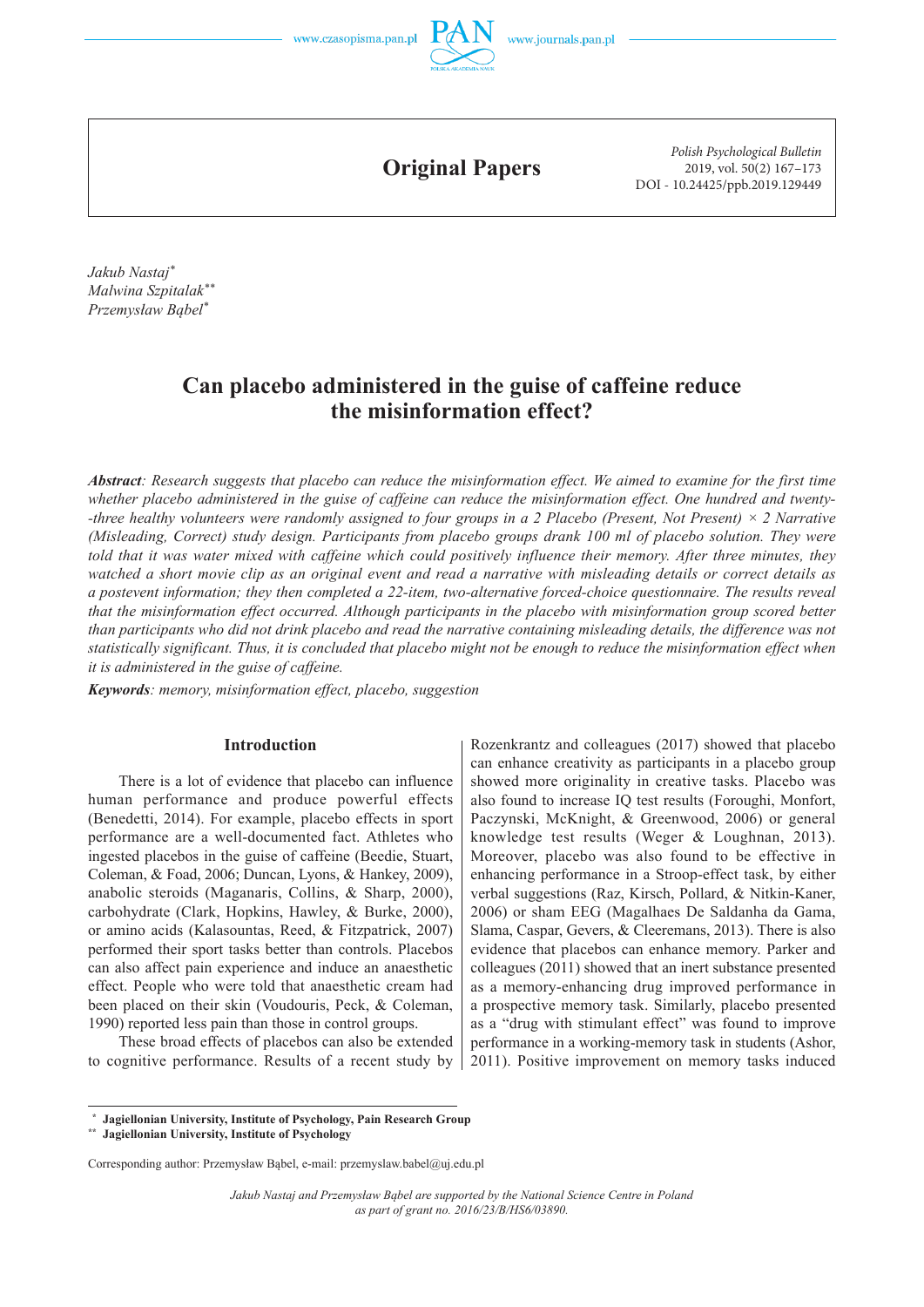

168 *Jakub Nastaj, Malwina Szpitalak, Przemysław Bąbel*

by placebo was also observed in healthy seniors (Oken et al., 2008).

As placebos were found to be effective in sport performance, pain, cognitive tasks, and others, the question arises whether placebo can also influence the misinformation effect, i.e. a phenomenon which occurs when misleading postevent information can influence a subject's reported recollection of that event (Tousignant, Hall, & Loftus, 1986). Although only a few studies have been conducted so far on this topic, their results suggest that placebo can either reduce (Clifasefi, Garry, Harper, Sharman, & Sutherland, 2007; Parker, Garry, Engle, Harper, & Clifasefi, 2008) or increase the misinformation effect (Assefi & Garry, 2003). In both studies conducted by Clifasefi and colleagues (2007) and Parker and colleagues (2008), after administration of placebo, participants watched slides showing a man shoplifting some items from a bookstore. Then a 12 -minute filler task began. When participants finished filler task, they read a summary containing several misleading details. The memory test contained 20 forced-choice questions. Both studies showed that participants who had drunk placebos scored better in memory tests. Both Clifasefi and colleagues (2007) and Parker and colleagues (2008) used placebos in the guise of R273, i.e. a drug that enhances mental alertness and cognitive functioning. Participants were told that R273 has a similar action as a drug used by the US army and they might expect to experience a variety of physical sensations as an effect of its administration. Next participants were weighted and watched a computer "calculating" the proper dose of R273 for them.

On the other hand, there is also evidence that placebos can increase the misinformation effect. Assefi and Garry (2003) administered placebo in the guise of alcohol drinks which participants drank while watching a movie. Then participants viewed a slide sequence presenting a shoplifting story. After 13 minutes of a filler task, participants read a misleading narrative. The memory test contained 19 forced -choice questions. Participants who had been told that they had drunk alcohol scored worse results in the memory test. However, Campo and colleagues (2012) did not find a difference in susceptibility to the misinformation effect between participants who drank real alcohol, participants who were administered placebo and were told that they had drunk alcohol, and participants from the control group. Thus, future studies are needed to determine whether placebo can increase the misinformation effect.

Previous studies on placebo and the misinformation effect (Assefi & Garry, 2003; Clifasefi et al., 2007; Parker et al., 2008) used a standard, three -stage procedure (Loftus, Miller, & Burns, 1978) to induce the misinformation effect and used slides as the original event. In misinformation studies the original event can also be presented as a video clip (Ihlebaek, Love, Eilrtsen, & Magnussen, 2003; Loftus, Levidow, & Duensing, 1992; Sutherland & Hayne, 2001). Events presented as video clips are much more related to real -life events when people observe specific situations in motion, not as series of snapshots. Thus, videos are much more accurate at simulating witnesses' situations in the real world. We aimed to find out whether placebo in the guise of caffeine can reduce the misinformation effect. Moreover, we decided to present the original event as a short video clip instead of the slides that were used in the aforementioned studies.

Previous studies on placebo and the misinformation effect used placebos in the guise of a drug that enhances mental alertness and cognitive functioning (Clifasefi et al., 2007; Parker et al., 2008) or alcohol (Assefi & Garry, 2003; Campo et al., 2012). Generally, there is a lot of evidence that it is not the form of placebo but the verbal suggestions that accompany its application that induce expectancies and – as a consequence – the placebo effect (De Pascalis, Chiaradia, & Carotenuto, 2002; Montgomery & Kirsch, 1996; Pollo et al., 2001; Vase, Riley, & Price, 2002). We decided to use placebo in the guise of caffeine together with a verbal suggestion that caffeine improves memory skills. We assumed that caffeine would elicit strong expectations about memory enhancement as caffeine has its own associated expectations. For example, Peeling and Dawson's (2007) study showed that after ingestion of caffeine students believed that their ability to learn during lectures increased. In fact, caffeine can enhance short- -term memory (Christopher, Sutherland, & Smith, 2005; Haskell, Kennedy, Wesnes, & Scholey, 2005) and memory performance in college students (Capek & Guenther, 2009; Sherman, Buckley, Baena, & Ryan, 2016). This is in line with studies which show that caffeine is widely used by Polish college students while studying and doing cognitive tasks (Garus -Pakowska, Jakubowska, Gaszyńska, & Szatko, 2015; Kopacz, Wawrzyniak, Hamułka, & Górnicka, 2012; Michota -Katulska, Zegan, Sińska, & Kucharska, 2014).

The results of previous studies have shown that ingestion of placebo in the guise of caffeine can enhance sport and cognitive performance (Shabir, Hooton, Tallis, & Higgins, 2018). For example, no difference in cognitive performance has been found between participants who were administered two doses of caffeine and participants who were administered only one dose of caffeine and one dose of placebo in the guise of caffeine (Sun, Zhang, He, Liu, & Miao, 2007). Moreover, there is evidence that placebos in the guise of caffeine can enhance memory skills (Kelemen & Creeley, 2003), have a similar influence on verbal memory as caffeine itself (Mednick, Cai, Kanady, & Drummond, 2008), and that there seems to be no difference between the influence of caffeine and placebo administered in the guise of caffeine on memory (Oei & Hartley, 2005). It should be also noted that there is a link between attention -related processes and susceptibility to the misinformation effect, i.e. lower engagement in attention processes is associated with an increase in susceptibility to the misinformation effect (Kiat, Long, & Belli, 2018; Lane, 2016; Rivardo et al., 2011; Zaragoza & Lane, 1998). Thus, another reason that we aimed to use placebo in the guise of caffeine is the evidence that not only caffeine enhances participants' attention, but also expectations induced by the fact that they have ingested a caffeinated drink may play an important role (Dawkins, Shahzad, Ahmed, & Edmonds, 2011).

In line with previous studies on placebo and the misinformation effect (Clifasefi et al., 2007; Parker et al.,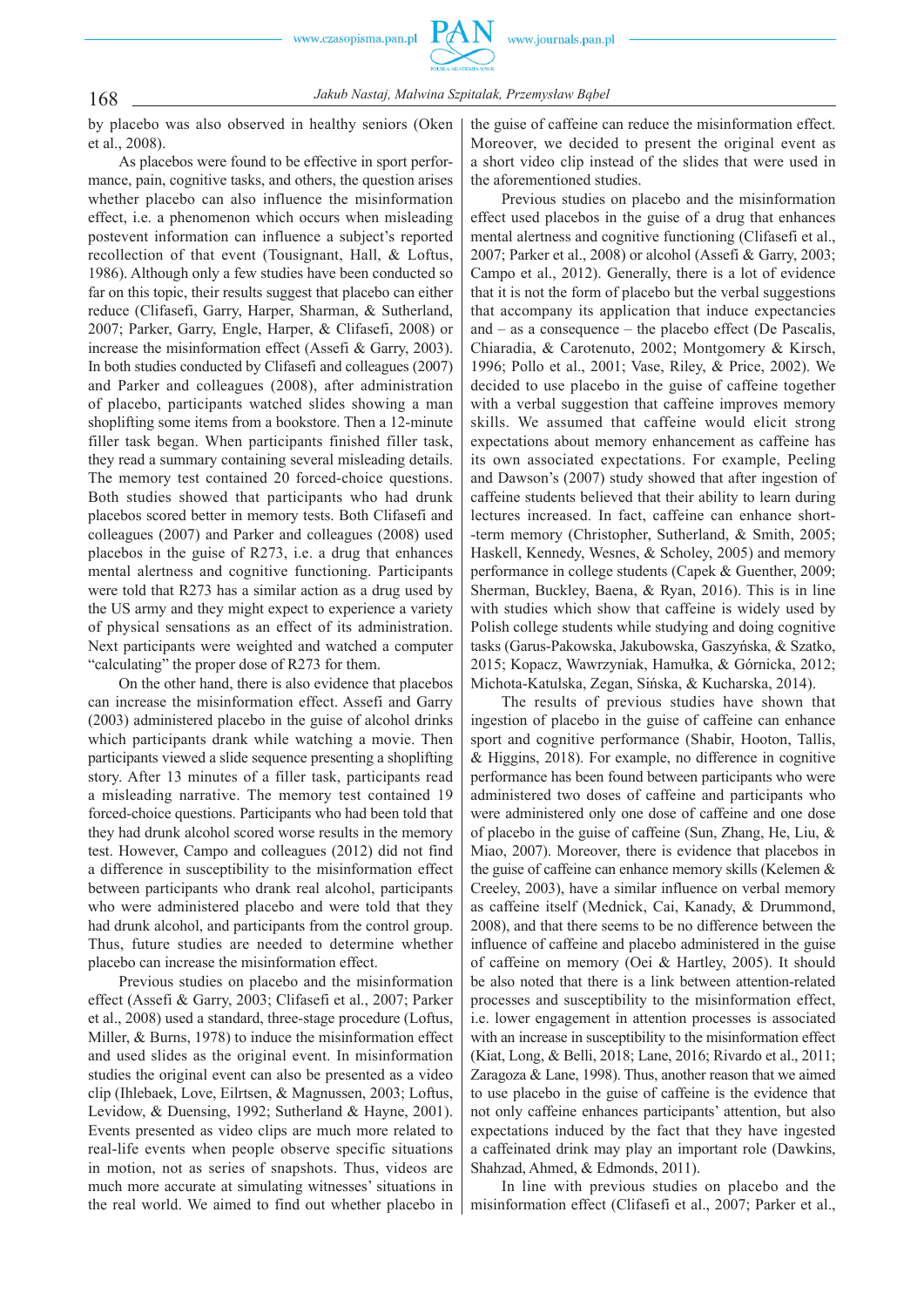

2008), we applied a standard, three -stage procedure (Loftus et al., 1978) to induce the misinformation effect, but instead of slides participants watched a short action movie clip.

#### **Method**

# **Participants**

One hundred and twenty -three healthy volunteers participated in the study, including 28 males and 95 females. They were undergraduate students, aged about 21 years  $(M = 20.91, SD = 3.54)$ . They were asked to participate in a study on the influence of caffeine on memory. They were randomly assigned to one of four groups: misinformation with placebo  $(N = 30)$ , misinformation without placebo  $(N = 30)$ , correct placebo (without misinformation)  $(N = 33)$ and control group (without placebo and misinformation)  $(N = 30)$ . To keep the sample size equal in all study groups, block randomization was used (Suresh, 2011). All the participants were healthy; none of them had any contraindications for caffeine intake. Having informed them that they could stop participating in the study at any point without providing a reason for their withdrawal, participants gave their informed consent to participate in the experiment. No compensation was offered for participation in the study.

#### **Materials**

The placebo was a calcium tablet (400 mg) dissolved in 1.5 litres of still mineral water. It was administered in 100 ml doses in plastic cups. A three -minute clip taken from the action movie "The Bourne Identity" by Doug Liman was used as the original event. The chosen scene showed the main character escaping from the United States consulate. It starts when he has disarmed three consulate workers, he then goes up the stairs to the highest level of the building followed by a heavily armed police squad; finally, he tries to climb on the roof from a balcony but fails. As postevent information, a short narrative was used. The narrative described chronologically what happened on the movie clip and contained several details about the events and actions. Two versions were prepared: control (with accurate information) and misleading (with 11 misleading details). The misleading details were prepared according to Pezdek and Roe's (1997) classification of misleading details: changed detail (detail *X* is perceived in the original event, but *Y* is suggested in the postevent information), erased detail (detail *X* is perceived in the original event, but it is suggested in the postevent information that  $X$  was not perceived) and planted detail (detail *X* is not perceived in the original event, but it is suggested in the postevent information that *X* was perceived). The narrative in the misleading version contained two planted details (e.g. United States flags were present in the movie clip, but George Washington's portrait and U.S. flags were suggested in the narrative) and nine changed details (e.g. the main character threw a gun into a trash bin in the movie clip, but a window was suggested instead of a trash bin in the narrative). We did not aim to include the erased details in the postevent information as erasing details are less effective in the induction of

the misinformation effect than changing them (Pezdek & Roe, 1997). To test for participants' memory of the original event, a 22 -item pen and paper questionnaire with a two- -alternative forced choice was used. The questionnaire contained eleven filler questions which were not relevant for the experimental manipulation and eleven critical items (e.g. How did the main character get rid of the gun? A. He threw it into a trash bin, B. He threw it out of a window). As a filler task, a Polish adaptation of the Squire Subjective Memory Questionnaire (Squire, Wetzel, & Slater, 1979) was used (Kuczek, Szpitalak, & Polczyk, 2016).

### **Procedure**

A 2 Placebo (Present, Not Present)  $\times$  2 Narrative (Misleading, Correct) study design was applied. Groups were as described: misinformation with placebo, misinformation without placebo, correct placebo (without misinformation) and control group (without placebo and misinformation). In general, the procedure was similar among all groups. At the beginning of the experiment, participants from groups with placebo drank 100 ml of placebo. They were told that they were drinking water mixed with caffeine, which could influence their memory skills. They were also asked to wait for three minutes to let the caffeine take effect. Meanwhile, participants were instructed about the next steps of the study. In groups without placebo at the beginning of experiment, participants were instructed about the steps of the study instead of drinking placebo. The next steps of the procedure were the same among all groups. The short action movie clip (the original event) was shown with the use of a projector, preceded by the following instruction: "Now, we will see a short action movie clip which will take about three minutes. Please try to remember as many details as possible". Next, participants did a 10 -min. filler task and then read a short narrative (postevent information) which either contained eleven misleading details (in the misinformation with placebo group and the misinformation without placebo group), or which did not contain any misleading details (in the correct placebo group and the control group). Then, without any break or a filler task they took a 22 -item, two -alternative forced choice questionnaire using pen and paper. They were forced to choose between details shown in the movie clip and the misleading details contained in the narrative they had read. When the study was completed, the participants were fully debriefed.

# **Results**

Statistical analysis was conducted with IBM SPSS Statistics 24. Two -way analysis of variance was used with a significance level of 5%. This was followed by planned comparison tests between the results of the misinformation with placebo, misinformation without placebo, correct placebo and control groups. The dependent variable (memory of the original event) was calculated based on the score of correct answers for critical items in the questionnaire (Table 1).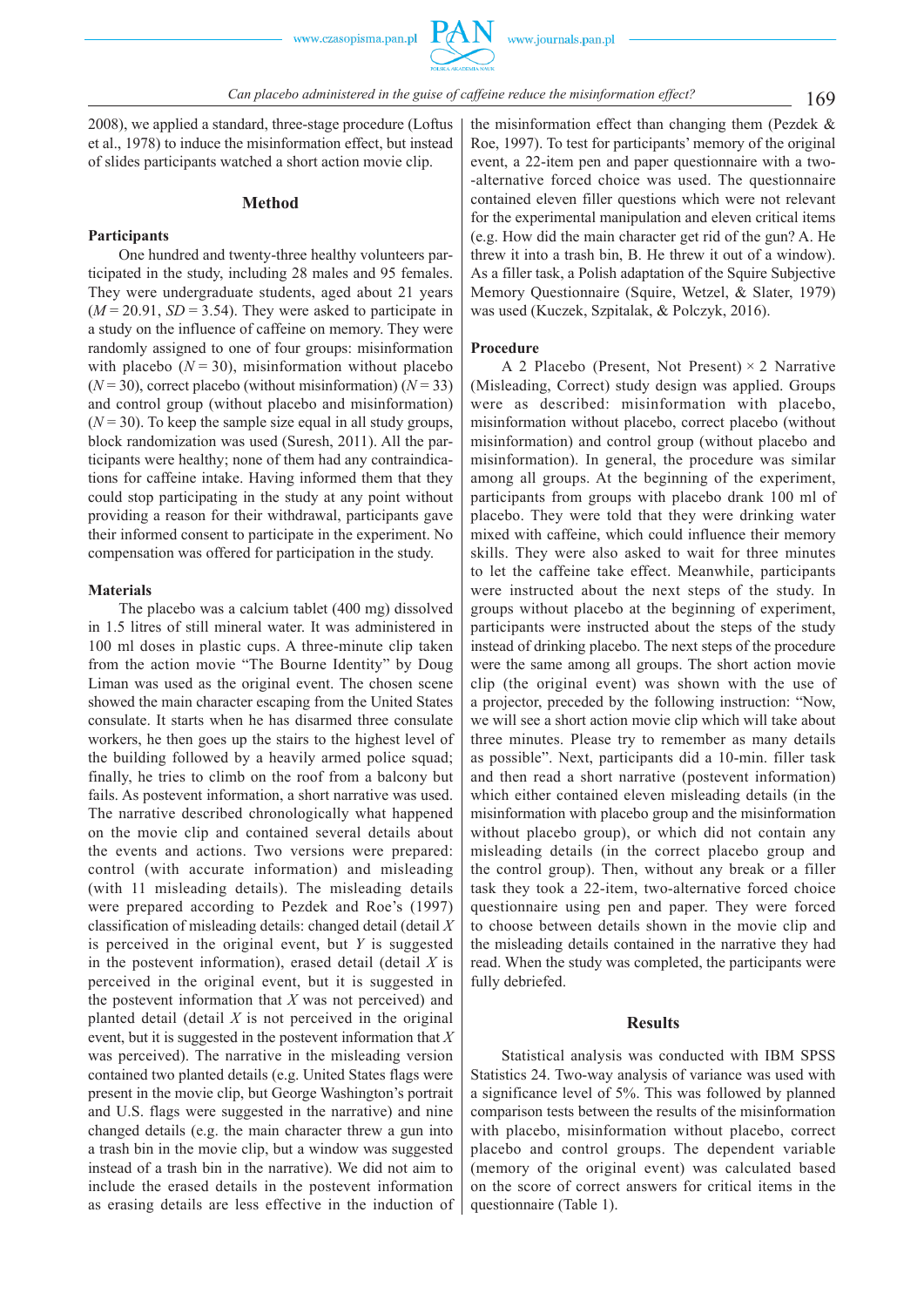**Table 1. Means and standard deviations of number of critical items correctly answered in the questionnaire for each group**

| Group                          | M    | SD   |
|--------------------------------|------|------|
| Misinformation with placebo    | 793  | 1.57 |
| Misinformation without placebo | 730  | 2.18 |
| Correct placebo                | 790  | 1 64 |
| Control                        | 9.07 | 1 20 |

A statistically significant main effect of narrative was found  $(F_{(1, 119)} = 7.91, p < .01, \eta^2 = .06)$ . Figure 1 shows that participants who read the narrative which did not contain misleading details gave more correct answers to critical questions in the questionnaire than participants who read the narrative which contained misleading details. No significant main effect of placebo was found  $(F_{(1, 119)} = .76$ ,  $p > .05$ ,  $\eta^2 = .006$ ), therefore it seems that placebo did not improve participants' memory of the original event. However, a statistically significant interaction effect between placebo and narrative was found  $(F_{(1, 119)} = 8.53)$ ,  $p < .01$ ,  $\eta^2 = .06$ ). The planned comparisons test between the misinformation without placebo group and the control group (without placebo and misinformation) revealed that there was a statistically significant difference between these groups in the number of correct answers for critical items  $(t(61) = -4.01, p < .001, d = 1.12)$ , i.e. the misinformation effect was found. Similarly, the planned comparisons test between the misinformation with placebo and control groups revealed that there was a statistically significant difference between these groups in the number of correct answers for critical items  $(t(58) = -3.135, p < .01,$  $d = 0.8232$ ), i.e. the misinformation effect was also found. Also, the planned comparison test between the correct placebo group and the control group revealed that there was a statistically significant difference between these





groups in the number of correct answers for critical items  $(t(58) = -3.134, p < .01, d = .8230)$ , i.e. participants in the control group scored better than participants in the correct placebo group. Figure 2 shows that participants who were administered placebo and read the misleading narrative had a better memory of critical details of the original event than participants who read the misleading narrative but did not drink placebo. The planned comparisons test revealed that there was no statistically significant difference between these groups in the number of correct answers for critical items  $(t(61) = 1.3, p > 0.05, d = 0.30)$ . Participants from both the misinformation with placebo and the misinformation without placebo groups had worse memory of critical details of the original events than participants in the control group (without placebo and misinformation).

### **Discussion**

Participants who had read the narrative with misleading details answered less correctly to critical items in the memory test than participants who had read the narrative without misleading details. Thus, the misinformation effect was found; this is in line with many previous studies in which the misinformation effect was induced with the three -stage procedure (Loftus, 1975; Loftus et al., 1978; Tousignant et al., 1986; Chambers & Zaragoza, 2001). However, we did not find evidence that placebo reduced the misinformation effect. Regardless of whether they received placebo or not, participants from both misinformed groups scored worse in memory test than the control group. Moreover, although participants who drank placebo and read the narrative with misleading details seemed to score better in memory test than those who were not administered placebo but who also read the narrative with misleading details (Figure 2), this difference was not statistically significant. Thus, it is concluded that placebo administered in the guise of caffeine might not be enough to reduce the misinformation effect, contrary to the results of previous studies in which placebos

**Figure 2. Mean number of critical items correct in the questionnaire depending on the study conditions**

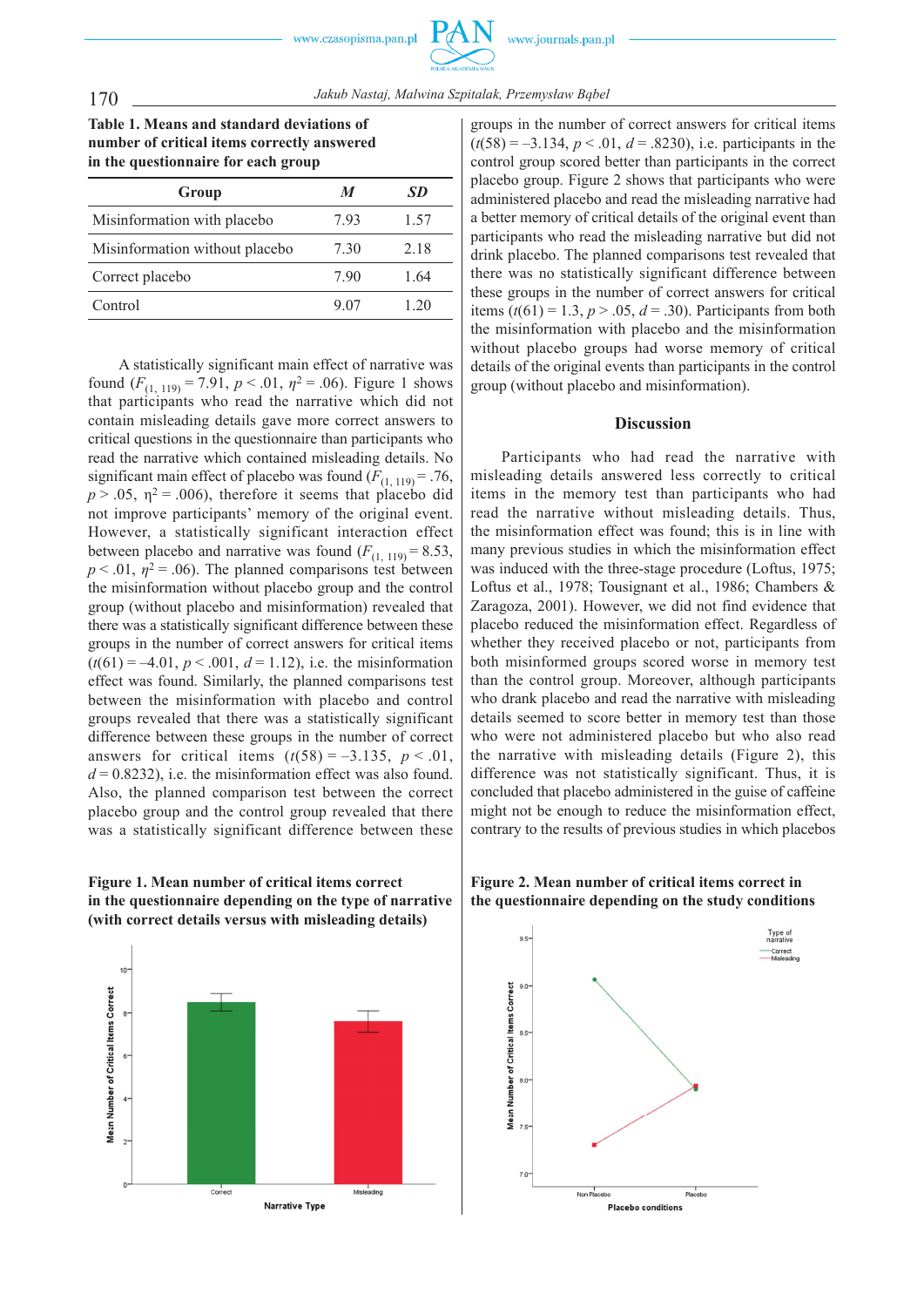

171 *Can placebo administered in the guise of caffeine reduce the misinformation effect?*

were administered in the guise of cognitive -enhancing drugs (Clifasefi et al., 2007; Parker et al., 2008).

Kirsch and Lynn (1999) suggested that placebos make people behave in a certain way which produces the effects they misattribute to placebo. In other words, people adjust their behaviour to suggestions and expectations; they then attribute the effects of such behaviour to the action of placebo. According to this account, placebo reduces the misinformation effect when people make behavioural adjustments to suggestions they have received and their expectations. Studies have proved the role of cognitive factors in the induction of the misinformation effect (Loftus, 2005). One of these cognitive factors is source monitoring, which is a set of processes involved in making attributions about the source and origin of information (Johnson, Hashtroudi, & Lindsay, 1993). This is a very important factor which helps people to detect discrepancies between the original event they saw and the postevent narrative they read. Previous studies on placebo and the misinformation effect (Clifasefi et al., 2007; Parker et al., 2008) have suggested that better source monitoring was responsible for reducing the misinformation effect. Indeed, there is some evidence that improved source monitoring can reduce the misinformation effect (Chambers & Zaragoza, 2001; Johnson et al., 1993). Based on the results of these studies, we expected that administration of placebo in the guise of caffeine would increase participants' attention, cognitive effort and their source monitoring processes.

Our results contrast with previous studies which showed that placebo could reduce the misinformation effect (Clifasefi et al., 2007; Parker et al., 2008). In our study, placebo was administered in the guise of caffeine mixed with water, and participants were told that caffeine would improve their memory skills. We speculate that the suggestion used in our study was not strong enough to elicit expectations of enhanced memory performance. Stronger suggestions were used in previous studies. There are several features which make those suggestions stronger than in our study. First, in the previous studies placebo was used in the guise of sham drug R273, which enhances mental alertness and cognitive functioning. Participants were told that R273 is a very close "cousin" of a similar drug which was used by U.S army radar operators and "significantly improves the ability to detect changes in the visual field and quickly and accurately distinguish enemy target signatures from simple environmental noise" (Clifasefi et al., 2007, p. 114). Second, participants were also weighed so the computer could "calculate" the proper dose for them. Third, the experimenter told participants that they might experience a variety of physical sensations. On the other hand, participants in our study probably had some previous experiences with caffeine and some expectations about its effects on their cognitive skills. Moreover, usually caffeine is ingested in the form of coffee or caffeinated energy drinks, not in the form of caffeinated water. Thus, the form of placebo used might have decreased participants' expectations of the effectiveness of placebo. Thus, our suggestion might not have convinced them that caffeine would improve their memory skills. As a result, participants might not have adjusted their behaviour to the suggestion, i.e. they might have shifted from heuristic, quick source monitoring to more effortful, slower source monitoring (Chambers & Zaragoza, 2001). In other words, our suggestion was not strong enough and insufficiently convincing to make participants focus more on the original event, process details from the movie clip and from the narrative in a more effortful and careful way, and detect discrepancies between them. In effect, they did not detect misleading information more easily, which did not prevent them from distorting their memories of the original event (Tousignant et al., 1986). Moreover, participants in the control group scored better in memory test than participants in the correct placebo group. We speculate that the suggestion we used might not have been strong enough to convince participants to make cognitive effort, not only to process details and detect discrepancies between them, but also to focus attention on remembering an original event.

Our results are in line with other studies which show that suggestions which elicit low expectancies produce lower placebo effects than suggestions which produce strong expectancies (Geers, Wellman, Fowler, Rasinski, & Helfer, 2010; Price et al., 1999; Schneider et al., 2006) and very subtle suggestions are not enough to produce any placebo effect at all (Geers, Helfer, Weiland, & Kosbab, 2006; Rosen, Kirsch, Kaptchuk, Ingvar, & Jensen, 2017). We speculate that if we had used as strong suggestion as in previous studies (Clifasefi et al., 2007; Parker et al., 2008), placebo in the guise of caffeine might have been enough to reduce the misinformation effect.

On the other hand, our results might be caused by the nature of the original event that we used. Videos capture more information than slides, so participants in studies which used videos were exposed to much more information that they needed to remember. In one previous study (Parker et al., 2008), 62 slides appeared for 2.5 seconds each, so participants had more time to focus their attention on specific details and remember them, compared to participants in our study who watched a video clip with thirty frames per second. As a result, participants might have remembered fewer details and might have been more susceptible to the misinformation effect. In light of the fact that previous studies used only static slides, we speculate that an original event presented as a video clip might have contributed to the ineffectiveness of placebo used in this study. As we did not include a group with an original event presented as slides in the current study, future studies should focus on the possible differences between an original event presented as static pictures and as a video.

One of the main advantages of our study is the large sample size. A total of 123 people participated in the study, more than in any previous study on the influence of placebo on the misinformation effect using a  $2 \times 2$  design (Clifasefi et al., 2007; Parker et al., 2008). However, some limitations of our study should be also acknowledged. Most of the participants were females (95, 77%) and they were young (mean age: 21), so the results of our study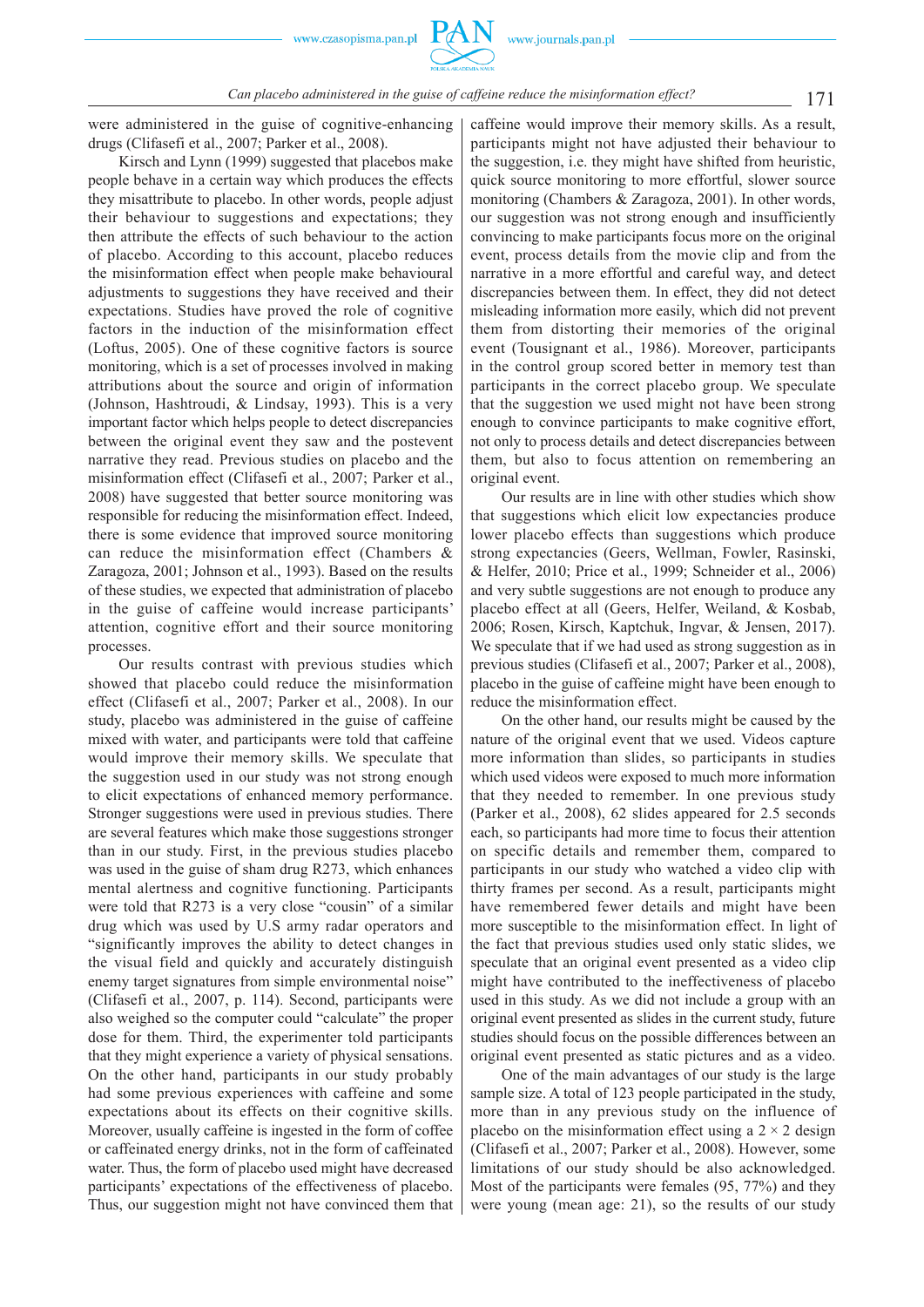

172 *Jakub Nastaj, Malwina Szpitalak, Przemysław Bąbel*

cannot be easily generalized to the entire population. Moreover, in the current study caffeine drinking habits were not controlled for and might have influenced participants' expectations of the effects of caffeine. Moreover, some participants might have ingested caffeine prior to participation in the study. Future investigations on the influence of placebos administered in the guise of caffeine on the misinformation effect should also include a group in which placebo is administered without any suggestions.

However, our findings might have some important practical implications. We found that placebos with subtle suggestions are not sufficient to reduce the misinformation effect when the original event is presented in the form of video, which is much more related to real-life events than slides. This raises some questions: Can placebo in the guise of caffeine reduce the misinformation effect? Can placebo reduce the misinformation effect when the original event is presented in a form other than static pictures? Can placebo with strong suggestion reduce the misinformation effect when the original event is presented in motion? These questions are open for further investigation.

#### **Disclosure statement**

No potential conflict of interest was reported by the authors.

#### **Ethical statement**

The work conforms to Standard 8 of the American Psychological Association's Ethical Principles of Psychologist and Code of Conduct.

# **Data availability statement**

The data that support the findings of this study are openly available in Open Science Framework (OSF) at http://doi.org/10.17605/OSF.IO/M7N98.

#### **References**

- Ashor, A. W. (2011). The placebo effect on psychomotor performance and working memory capacity: randomized single blind cross -over trial. *Annals of Neurosciences*, *18*, 141–144.
- Assefi, S. L., & Garry, M. (2003). Absolut® memory distortions: Alcohol placebos influence the misinformation effect. *Psychological Science*, *14*, 77–80.
- Beedie, C. J., Stuart, E. M., Coleman, D. A., & Foad, A. J. (2006). Placebo effects of caffeine on cycling performance. *Medicine and Science in Sport and Exercise*, *38*, 2159–2164.
- Benedetti, F. (2014). *Placebo effects (2nd ed.)*. Oxford, UK: Oxford University Press.
- Capek, S., & Guenther, R. K. (2009).Caffeine's effects on true and false memory. *Psychological Reports*, *104*, 787–795.
- Compo, N. S., Evans, J. R., Carol, R. N., Villalba, D., Ham, L. S., Garcia, T., & Rose, S. (2012). Intoxicated eyewitnesses: Better than their reputation? *Law and Human Behavior*, *36*(2), 77–86.
- Chambers, K. L., & Zaragoza, M. S. (2001). Intended and unintended effects of explicit warnings on eyewitness suggestibility: Evidence from source identification tests. *Memory & Cognition*, 29, 1120-1129.
- Christopher, G., Sutherland, D., & Smith, A. (2005). Effects of caffeine in non -withdrawn volunteers. *Human Psychopharmacology*, *20*, 47–53.
- Clark, V. R., Hopkins, W. G., Hawley, J. A., & Burke, L. M. (2000). Placebo effect of carbohydrate feeding during a 4 -km cycling time trial. *Medicine and Science in Sport and Exercise*, *32*, 1642–1647.
- Clifasefi, S. L., Garry, M., Harper, D. N., Sharman, S. J., & Sutherland, R. (2007). Psychotropic placebos create resistance to the misinformation effect. *Psychonomic Bulletin & Review*, *14*, 112–117.
- Dawkins, L., Shahzad, F. Z., Ahmed, S. S., & Edmonds, C. J. (2011). Expectation of having consumed caffeine can improve performance and mood. *Appetite*, *57*(3), 597–600.
- De Pascalis, V., Chiaradia C., & Carotenuto E. (2002). The contribution of suggestibility and expectation to placebo analgesia phenomenon in an experimental setting. *Pain*, *96*, 393–402.
- Duncan, M. J., Lyons, M., & Hankey, J. (2009). Placebo effects of caffeine on short -term resistance exercise to failure. *International Journal of Sports Physiology And Performance*, *4*, 244–253.
- Foroughi, C. K., Monfort, S. S., Paczynski, M., McKnight, P. E., & Greenwood, P. M. (2016). Placebo effects in cognitive training. *Proceedings of the National Academy of Sciences*, *113*, 7470–7474.
- Garus -Pakowska A., Jakubowska A., Gaszczyńska E., & Szatko F. (2015). Characteristics of energy drink consumption among students of selected medical universities. *Problemy Higieny i Epidemiologii*, *96*(4), 776–781.
- Geers A. L., Helfer S. G., Weiland P. E., & Kosbab K. (2006). Expectations and placebo response: a laboratory investigation into the role of somatic focus. *Journal of Behavioural Medicine*, *29*, 171–78.
- Geers, A. L., Wellman, J. A., Fowler, S. L., Rasinski, H. M., & Helfer, S. G. (2010). Placebo expectations and the detection of somatic information. *Journal of Behavioral Medicine*, *34*, 208–217.
- Haskell, C. F., Kennedy, D. O., Wesnes, K. A., & Scholey, A. B. (2005). Cognitive and mood improvements of caffeine in habitual consumers and habitual non -consumers of caffeine. *Psychopharmacology*, *179*, 813–25.
- Ihlebaek, C., Love, T., Eilrtsen, D. E., & Magnussen, S. (2003). Memory for a staged criminal event witnessed live and on video. *Memory*, *11*, 319–327.
- Johnson, M. K., Hashtroudi, S., & Lindsay, D. S. (1993). Source monitoring. *Psychological Bulletin*, *114*, 3–28.
- Kalasountas, V., Reed, J., & Fitzpatrick, J. (2007). The effect of placebo- -induced changes in expectancies on maximal force production in college students. *Journal of Applied Sport Psychology*, *19*, 116–124.
- Kelemen, W. L., & Creeley, C. E. (2003). State -dependent memory effects using caffeine and placebo do not extend to metamemory. *The Journal of General Psychology*, *130*(1), 70–86.
- Kiat, J. E., Long, D., & Belli, R. F. (2018). Attentional responses on an auditory oddball predict false memory susceptibility. *Cognitive, Affective, & Behavioral Neuroscience*, *20*, 1–15.
- Kirsch, I., & Lynn, S. J. (1999). Automaticity in clinical psychology. *American Psychologist*, *54*, 504–515.
- Kopacz, A., Wawrzyniak, A., Hamułka, J., & Górnicka, M. (2012). Studies on the determinants of energy drinks intake by students. *Roczniki Państwowego Zakładu Higieny*, *63*, 491–497.
- Kuczek, M., Szpitalak, M., & Polczyk, R. (2018). Psychometric properties and correlates of the Polish version of the Squire Subjective Memory Questionnaire (SSMQ). *Personality and Individual Differences*, *120*, 271–275.
- Lane, S. M. (2006). Dividing attention during a witnessed event increases eyewitness suggestibility. *Applied Cognitive Psychology*, *20*(2), 199–212.
- Loftus, E. F. (1975). Leading questions and the eyewitness report. *Cognitive Psychology*, *7*, 560–572.
- Loftus, E. F. (2005). Planting misinformation in the human mind: A 30 -year investigation of the malleability of memory*. Learning & Memory*, *12*, 361–366.
- Loftus, E. F., Levidow, B., & Duensing, S. (1992). Who remembers best? Individual differences in memory for events that occurred in a science museum. *Applied Cognitive Psychology*, *6*, 93–107.
- Loftus, E. F., Miller, D. G., & Burns, H. J. (1978). Semantic Integration of Verbal Information into a Visual Memory. *Journal of Experimental Psychology: Human Learning and Memory*, *4*, 19–31.
- Maganaris, C. N., Collins, D., & Sharp, M. (2000). Expectancy effects and strength training: do steroids make a difference? *The Sport Psychologist*, *14*, 272–278.